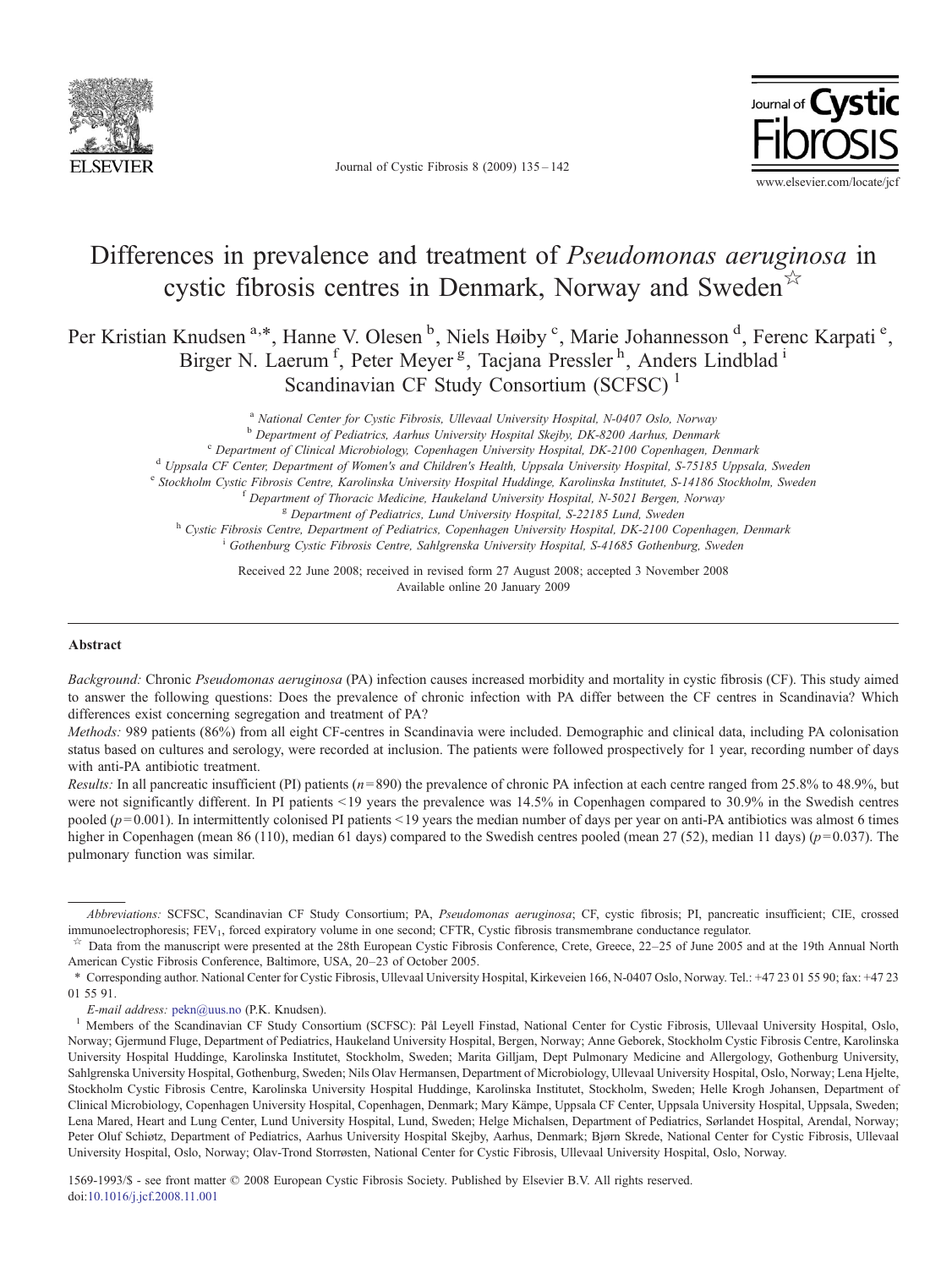Conclusions: It is possible to maintain a very low prevalence of chronic PA infection in CF patients <19 years. We speculate that this was most likely due to a very intensive treatment of intermittently colonised patients with inhaled anti-PA antibiotics over prolonged periods of time in some centres. Since lung function was similar in centres with less intensive use of inhaled antibiotics, studies comparing different treatment modalities and other parts of CF care are needed to define the best clinical practice, including how to use antibiotics in the most rational way. © 2008 European Cystic Fibrosis Society. Published by Elsevier B.V. All rights reserved.

Keywords: Cystic fibrosis; Pseudomonas aeruginosa; Prevalence; Antibiotic therapy

### 1. Introduction

The most common chronic bacterial pathogen in the cystic fibrosis (CF) lung is Pseudomonas aeruginosa (PA) [\[1,2\]](#page-6-0). Chronic infection with PA is associated with a decline in lung function [\[3,4\]](#page-6-0) and increased morbidity and mortality [\[5,6\]](#page-7-0). Several studies have shown that early and aggressive antibiotic treatment of PA can postpone and may prevent chronic infection [7–[10\]](#page-7-0). Different antibiotic treatment policies are used in different CF centres, but randomised controlled studies comparing different antibiotic treatment regimens have not been published [\[11\].](#page-7-0)

Pulmonary infection with PA causes an immune response producing detectable antibodies against specific bacterial antigens. The response is even more pronounced in chronic infection with mucoid PA strains [\[3,12\].](#page-6-0) In Danish studies the level of crossed immunoelectrophoresis (CIE) precipitating antibodies (precipitins) against PA showed high sensitivity and specificity for detecting patients with chronic infection [\[13,14\]](#page-7-0).

Evidence for cross infection with PA between CF patients with epidemic strains [\[15](#page-7-0)–17] and after prolonged close social contact (summer/winter camps, physical training courses etc) have been published [\[18,19\]](#page-7-0). Other publications report low grade of cross infection [\[20,21\]](#page-7-0). Consequently, the question whether patients harbouring PA should be segregated from patients not having the bacteria, is debated [\[22\]](#page-7-0).

Studies focusing on the impact of differences in treatment policies between CF centres in Scandinavia on the prevalence of chronic PA infection have not been performed. This study aimed to answer the following questions: Does the prevalence of chronic infection with PA differ between the CF centres in Scandinavia? Which differences exist between centres concerning antibiotic treatment strategies, but also segregation- and bacteriological surveillance strategies for PA? Does the prevalence of other chronic Gram-negative infections differ between the centres?

# 2. Methods

# 2.1. Patients

The study was initiated by the Scandinavian CF Study Consortium (SCFSC), and all eight CF-centres in Scandinavia participated in the study: Denmark: Aarhus, Copenhagen; Norway: Bergen, Oslo; Sweden: Gothenburg, Lund, Stockholm and Uppsala. Patients were included consecutively from August 2001 to June 2003, when in clinical stable condition.

Exclusion criterion was lung transplant. Patients using pancreatic enzymes were classified as pancreatic insufficient (PI).

## 2.2. Collection of data

Demographic and clinical data, including PA colonisation status, were recorded at inclusion and the patients were followed prospectively for 1 year. During the study period, days when antibiotics directed against PA were given, and mode of administration (intravenous (iv), inhaled, oral), were recorded and expressed as number of days per calendar year. When treatment modes were combined, the more "intensive" mode of administration was recorded (iv>inhalation>oral, e.g. in case of combination of iv and inhaled and/or oral antibiotics, only iv administration was recorded). As no centre used oral quinolones as monotherapy against PA, consequently only days with iv or inhaled anti-pseudomonas treatment were recorded. Patients with an inclusion period of less than 275 days, or more than 500 days from the date of inclusion to the date of the end of the study, were excluded from calculations of number of days on antibiotic treatment. Serum samples were obtained a inclusion and at the end of the study for analyses of CIE precipitating antibodies (precipitins) to PA [\[13\]](#page-7-0). The precipitin analyses were performed in Copenhagen for all patients.

Lung function test was performed at inclusion (patients older than 6 years) by dynamic spirometry at each centre, according to the local routine. From measured forced expiratory volume in 1 second  $(FEV<sub>1</sub>)$  in litres, percentage of predicted values were calculated using Solymar [\[23\]](#page-7-0) and Quanjer [\[24\]](#page-7-0) reference equations for patients younger and older than/or 19 years, respectively.

Data on policies for surveillance, segregation and treatment of PA were obtained from questionnaires sent to each of the eight participating centres.

#### 2.3. Comparison of the CF centres

Data from all the eight participating centres are presented in tables. Presenting comparisons of all pairs of centres is didactically difficult. It was therefore decided to pool the four Swedish centres in Gothenburg, Lund, Stockholm and Uppsala since they were found to be very similar concerning strategies for antibiotic treatment and segregation policies. The centre in Copenhagen was known to have a different approach to antibiotic treatment and segregation compared to Swedish centres and also differing from the other Danish centre located in Aarhus. It was therefore decided to make comparisons between Copenhagen separately and the four Swedish centres pooled.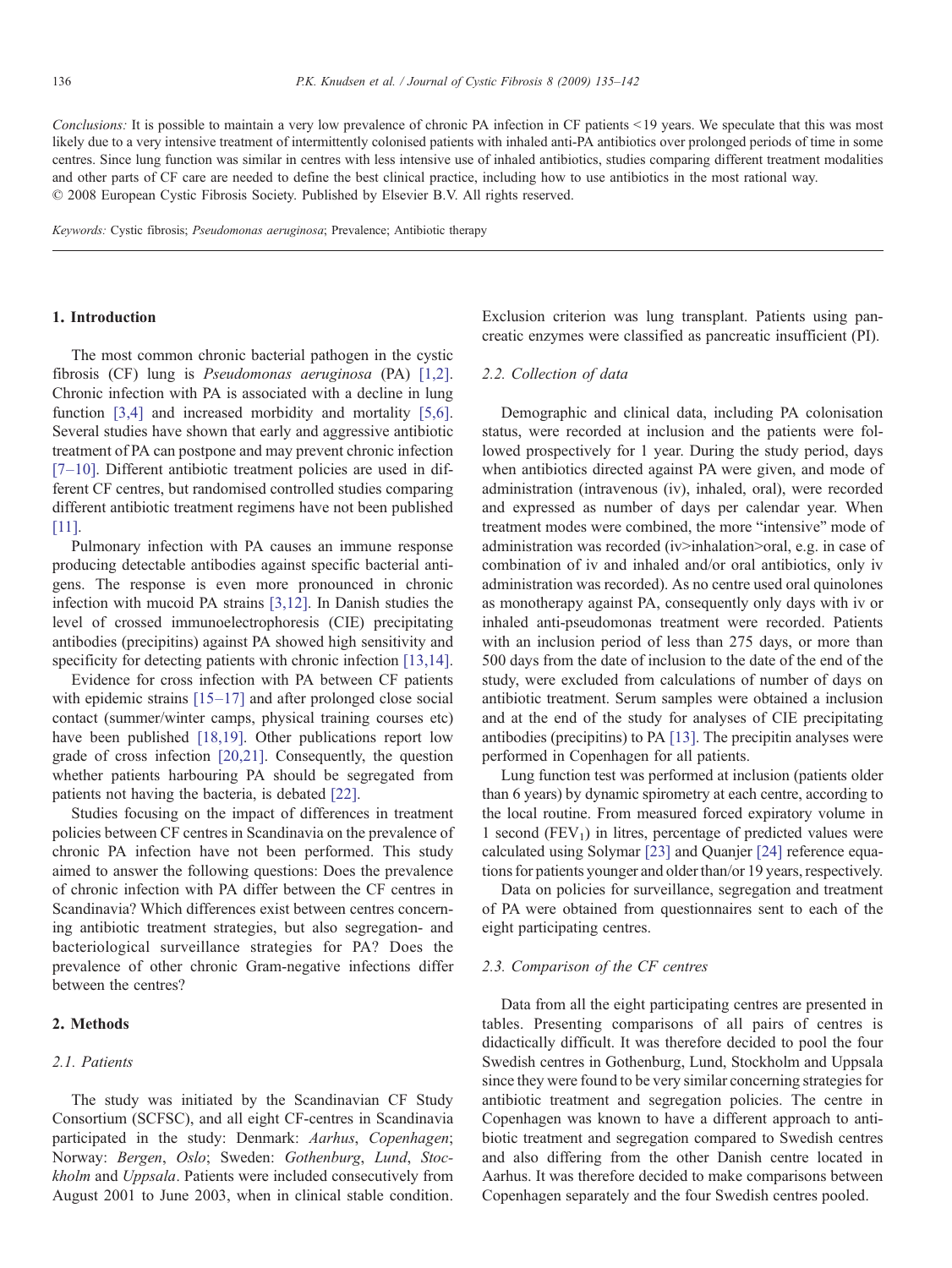## 2.4. Classification of infection status

#### 2.4.1. Pseudomonas aeruginosa

Chronic infection: Repeated positive bacterial cultures ( $\geq$ 3) during the last six months and/or 2 or more CIE precipitins against PA. Intermittent colonisation: PA cultured at least once during life, but less than three positive cultures during the last six months and precipitins less than 2. Not colonised: PA never cultured and 0–1 precipitins (= normal values).

## 2.4.2. Other Gram-negative bacteria

Classification of chronic infection with other Gramnegative bacteria was based on each centres own definition, usually three or more positive cultures during a six month period.

# 2.5. Statistical analysis

Fischer's exact two-sided test was used to compare categorical data (prevalence and incidence of chronic infections) in two groups. Logistic regression with chronic infection as dependent variable and age and centre as covariates was used when comparing centres with different mean age. Independent t-test was used to compare normally distributed continuous data (age,  $FEV_1$ ) in two groups. Linear regression with  $FEV_1$ as dependent variable and age and centre as independent variables was used when comparing centres with different mean age. Mann-Whitney U-test was used to compare continuous variables with skewed distribution (number of days per year with antibiotic treatment). The significance level was set to 5%. The statistical analyses were performed by SPSS version 14.0.

# 2.6. Ethics

The Regional Research Ethics Committees in each country approved the study and informed written consent was obtained from all patients.

# 3. Results

# 3.1. Policies for patient segregation, bacteriological surveillance and treatment of PA

The antibiotic treatment policies at each centre are presented in Table 1.

Table 1

Antibiotic treatment policies against Pseudomonas aeruginosa at the eight Scandinavian CF centres

|            | First PA infection                                                                                                 | Intermittent PA colonisation                                                                                                                    | Chronic PA infection                                                                                  | Azithromycin<br>treatment                             | Cultures per year<br>from non-sputum<br>producing patients |
|------------|--------------------------------------------------------------------------------------------------------------------|-------------------------------------------------------------------------------------------------------------------------------------------------|-------------------------------------------------------------------------------------------------------|-------------------------------------------------------|------------------------------------------------------------|
| Aarhus     | Oral ciprofloxacin+<br>inhaled antibiotics*,<br>3 weeks                                                            | Oral ciprofloxacin+inhaled antibiotics*.<br>3 months if recurrent infection                                                                     | 14 days iv every 3. month /<br>on demand. Aprox. 50% of<br>patients: Inhaled antibiotics*             | Not used at the<br>time of the study                  | $10-11$ (laryngeal<br>aspiration)                          |
| Copenhagen | Oral ciprofloxacin $+$<br>inhaled colistin.<br>3 months                                                            | Oral ciprofloxacin+inhaled colistin,<br>3 months. Iv if recurrent isolate during<br>treatment, or mucoid phenotype, or<br>increasing antibodies | 14 days iv every 3. month.<br>Continuous inhaled<br>antibiotics* between iv                           | Patients with chronic<br>PA infection                 | 12 (laryngeal<br>aspiration)                               |
| Bergen     | Oral ciprofloxacin+<br>inhaled antibiotics*.<br>4 weeks. Small children:<br>14 days iv                             | Oral ciprofloxacin+inhaled antibiotics*.<br>3 months if recurrent infection                                                                     | $12-14$ days iv every 3. month.<br>Selected patients: Inhaled<br>antibiotics* between iv              | Selected patients<br>with chronic PA<br>infection     | 4–6 (laryngeal<br>aspiration)                              |
| Oslo       | Oral ciprofloxacin+<br>inhaled colistin.<br>3 weeks. Small children:<br>14 days iv                                 | Oral ciprofloxacin+inhaled antibiotics*.<br>Duration varies. Sometimes 14 days iv                                                               | 14 days iv every 3. month.<br>Most patients: Inhaled<br>antibiotics* between iv                       | No strict policy                                      | 9 (laryngeal<br>aspiration)                                |
| Gothenburg | 10 days iv. Followed<br>by inhaled antibiotics*,<br>4 weeks since 2000                                             | 10 days iv. Followed by inhaled<br>antibiotics*, 4 weeks since 2000                                                                             | 10 days iv on demand                                                                                  | Patients with chronic<br>PA infection                 | 4 (nasopharyngeal<br>swab)                                 |
| Lund       | 10 days iv, followed by oral<br>ciprofloxacin and/or inhaled<br>antibiotics*. Information of<br>duration not given | 10 days iv, followed by oral ciprofloxacin<br>and/or inhaled antibiotics*. Information<br>of duration not given                                 | 10 days iv on demand.<br>Selected patients: Inhaled<br>antibiotics*                                   | Patients with chronic<br>infections or much<br>sputum | $\theta$                                                   |
| Stockholm  | 10 days iv (Repeated within<br>a month if no eradication)                                                          | 10 days iv, followed by inhaled<br>antibiotics* in selected cases                                                                               | 10 days iv on demand.<br>Selected patients: Inhaled<br>antibiotics*                                   | Selected patients with<br>chronic PA infection        | $5 - 6$<br>(nasopharyngeal<br>swab)                        |
| Uppsala    | $10-14$ days iv followed<br>by inhaled tobramycin and<br>oral ciprofloxacin and<br>azithromycin, 3 months          | 10-14 days iv followed by inhaled<br>tobramycin and oral ciprofloxacin and<br>azithromycin, 3 months                                            | $10-14$ days iv on demand.<br>Selected patients: Inhaled<br>antibiotics* and/or oral<br>ciprofloxacin | Patients with chronic<br>PA infection                 | 4 (nasopharyngeal<br>swab)                                 |

⁎Colistin or tobramycin.

PA, Pseudomonas aeruginosa; iv, intravenous.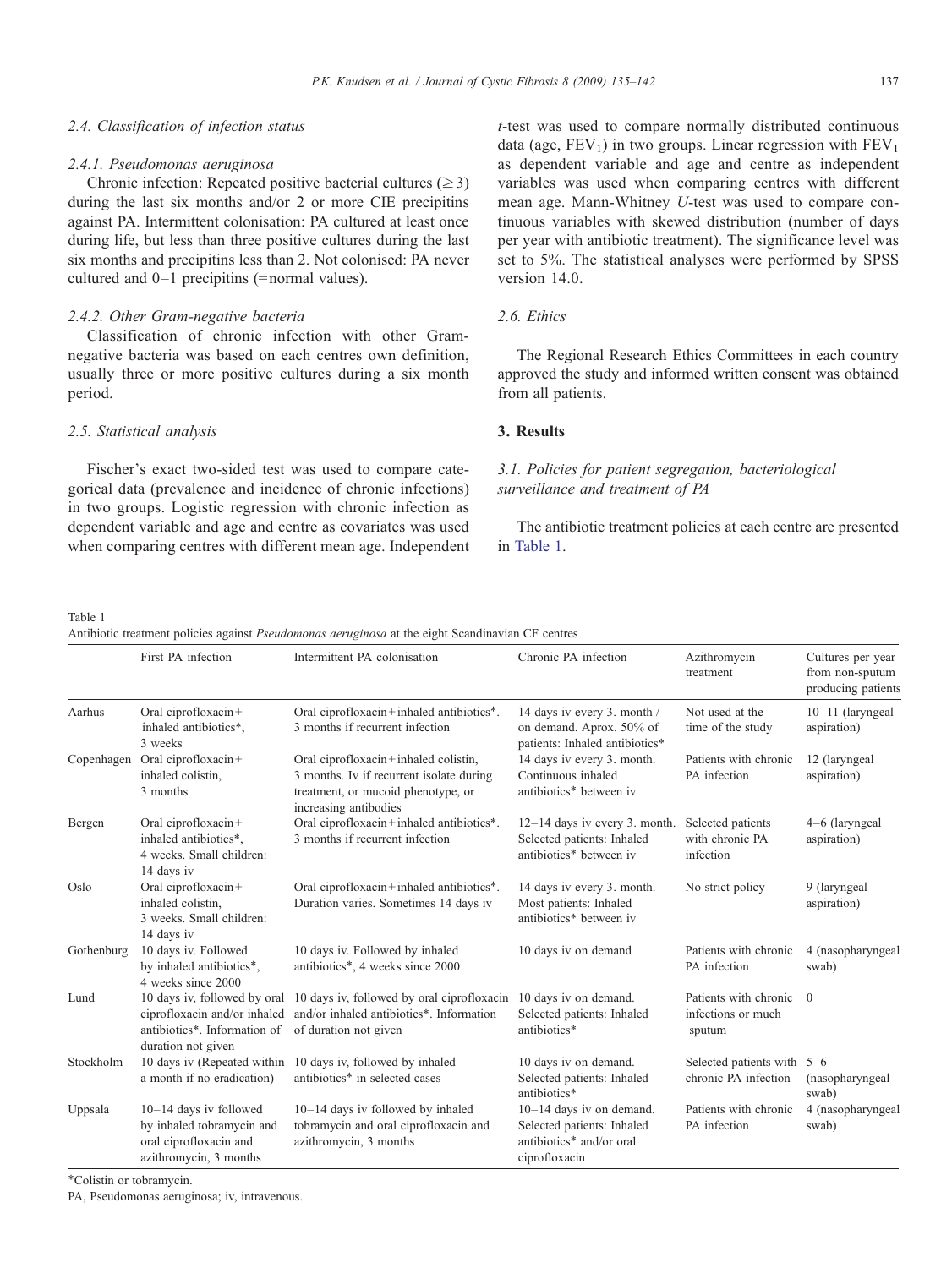<span id="page-3-0"></span>In all centres, most PI patients were seen at the outpatient clinic every 4th to 6th week. Patients in Norway and Sweden living long distances from their CF centre, were seen by their local doctor between their yearly (or more frequent) visits at the centre (e.g. shared care with the local hospitals). Bacteriological cultures were obtained from sputum-producing patients at every visit and if the patients noticed symptoms of exacerbation between regular visits. The major differences between centres/countries were:

- 1. Patient segregation at the outpatient clinic according to PA colonisation status was not practiced in any Swedish centre, in contrast to Danish and Norwegian centres.
- 2. Bacteriological cultures from non-sputum-producing patients were obtained less often in Sweden compared to

Denmark and Norway using laryngeal aspiration at every visit.

- 3. The main eradication policy of first and intermittent PA infection was 10 days of iv antibiotics in Sweden, but inhaled antibiotics (colistin or tobramycin) in combination with oral ciprofloxacin for several weeks/months in Denmark and Norway.
- 4. Patients with chronic PA infection were given iv antibiotics on demand in Sweden and in Aarhus, but regularly every 3rd month in Copenhagen and in Norway.
- 5. Suppression therapy (inhaled colistin or tobramycin) between iv courses was given regularly to patients with chronic PA infection in Copenhagen, to some extent in Aarhus, Bergen and Oslo, but seldom in Swedish centres.

Table 2

Demographic and clinical data on patients from the eight Scandinavian CF centres and from the Swedish centres pooled

|                                              | Denmark    |                            | Norway           |              | Sweden       |              |                                        |              |               |                          |
|----------------------------------------------|------------|----------------------------|------------------|--------------|--------------|--------------|----------------------------------------|--------------|---------------|--------------------------|
| Centres                                      | A          | $\overline{C}$             | B                | $\mathbf{O}$ | G            | L            | S                                      | U            | $G+L+S+U$     | $p$ -value*              |
| All patients $(n=989)$                       |            |                            |                  |              |              |              |                                        |              |               |                          |
| Patients, $n(F)$                             | 119 (56)   | 240 (121)                  | 42(20)           | 159(73)      | 118(51)      | 109(53)      | 158 (73)                               | 44(23)       | 429 (200)     |                          |
| Genotypes, n (%)                             |            |                            |                  |              |              |              |                                        |              |               |                          |
| dF508/dF508                                  | 87(73.1)   | 171(71.3)                  | 14(33.3)         | 67(42.1)     | 51(43.2)     | 58 (53.2)    | 69(43.7)                               | 17(38.6)     | 195(45.5)     | p < 0.001                |
| Class I/I, I/II, II/II <sup>#</sup>          | 106(89.1)  | 201 (83.8)                 | 15(35.7)         | 90(56.6)     | 76 (64.4)    | 81 (74.3)    | 120 (75.9)                             | 35(79.5)     | 312(72.7)     | $p = 0.002$              |
| PS patients, $n$ (%)                         | 6(5.0)     | 1(0.4)                     | 11(26.2)         | 23(14.5)     | 26(22.0)     | 15(13.8)     | 15(9.5)                                | 2(4.5)       | 58 (13.5)     | p < 0.001                |
| PI patients $(n=890)$                        |            |                            |                  |              |              |              |                                        |              |               |                          |
| Patients, $n(F)$                             | 113(50)    | 239(121)                   | 31(14)           | 136 (58)     | 92(41)       | 94(45)       | 143 (66)                               | 42(21)       | 371 (173)     |                          |
| Mean $(SD)$ age $(y)$                        | 14.5(9.3)  | 19.5(11.3)                 | 15.2(13.0)       | 19.6(12.5)   | 18.3(10.1)   | 18.5(11.1)   | 16.9(11.5)                             | 17.7(11.5)   | 17.7(11.1)    | $p = 0.058$              |
| Genotypes, $n$ (%)                           |            |                            |                  |              |              |              |                                        |              |               |                          |
| dF508/dF508                                  | 86 (76.1)  | 171(71.5)                  | 14(45.2)         | 66(48.5)     | 51(55.4)     | 58 (61.7)    | 69(48.3)                               | 17(40.5)     | 195(52.6)     | p < 0.001                |
| Class I/I, I/II, $II/II^*$                   | 103 (91.2) | 201 (84.1)                 | 15(48.4)         | 89 (65.4)    | 75(81.5)     | 80(85.1)     | 119 (83.2)                             | 35(83.3)     | 309 (83.3)    | $p = 0.88$               |
| Unknown                                      | 3(2.7)     | 6(2.5)                     | 14(45.2)         | 27(19.9)     | 2(2.2)       | 7(7.4)       | 11(7.7)                                | 4(9.5)       | 24(6.5)       | $p = 0.044$              |
| Chronic PA infection                         |            |                            |                  |              |              |              |                                        |              |               |                          |
| All PI patients, $n$ (%)                     | 37(32.7)   | 116(48.5)                  | 8(25.8)          | 55 (40.4)    | 42(45.7)     | 46(48.9)     | 67(46.9)                               | 19(45.2)     | 174(46.9)     | $p = 0.33^{4}$           |
| PI patients $<$ 19 y,                        |            | 13/80 (16.3) 18/124 (14.5) | 3/23(13.0)       | 12/67(17.9)  |              |              | 15/53 (28.3) 15/49 (30.6) 35/95 (36.8) | 3/23(13.0)   | 68/220 (30.9) | $p = 0.001$              |
| $n/n_{\text{\tiny Total}}\left(\!\% \right)$ |            |                            |                  |              |              |              |                                        |              |               |                          |
| Chronic BC infection                         |            |                            |                  |              |              |              |                                        |              |               |                          |
| All PI patients, $n$ (%)                     | 5(4.4)     | 16(6.7)                    | $\boldsymbol{0}$ | 4(2.9)       | 2(2.2)       | $\theta$     | 3(2.1)                                 | 2(4.8)       | 7(1.9)        | $p = 0.004$              |
| PI patients $<$ 19 y,                        | 1/80(1.3)  | 4/124(3.2)                 | 0/23             | 1/67(1.5)    | 0/53         | 0/49         | 1/95(1.1)                              | 0/23         | 1/220(0.5)    | $p = 0.059$              |
| $n/n_{\text{Total}}$ (%)                     |            |                            |                  |              |              |              |                                        |              |               |                          |
| Chronic SM infection                         |            |                            |                  |              |              |              |                                        |              |               |                          |
| All PI patients, $n(\%)$                     | 1(0.9)     | 9(3.8)                     | $\boldsymbol{0}$ | 18(13.2)     | 6(6.5)       | 3(3.2)       | 5(3.5)                                 | $\mathbf{0}$ | 14(3.8)       | $p = 1.0$                |
| PI patients $<$ 19 y,                        | 0/80       | 4/124(3.2)                 | 0/23             | 4/67(6.0)    | 1/53(1.9)    | 0/49         | 2/95(2.1)                              | 0/23         | 3/220(1.4)    | $p = 0.26$               |
| $n/n_{\text{Total}}(\%)$                     |            |                            |                  |              |              |              |                                        |              |               |                          |
| Chronic AX infection                         |            |                            |                  |              |              |              |                                        |              |               |                          |
| All PI patients, $n$ (%)                     | 3(2.7)     | 14(5.9)                    | $\mathbf{0}$     | $\mathbf{0}$ | $\mathbf{0}$ | $\mathbf{0}$ | $\mathbf{0}$                           | $\mathbf{0}$ | 0             | p < 0.001                |
| PI patients $<$ 19 y,                        | 2/80(2.5)  | 9/124(7.3)                 | 0/23             | 0/67         | 0/53         | 0/49         | 0/95                                   | 0/23         | 0/220         | p < 0.001                |
| $n/n_{\text{Total}}(\%)$                     |            |                            |                  |              |              |              |                                        |              |               |                          |
| $FEV1$ (% pred.), mean (SD)                  |            |                            |                  |              |              |              |                                        |              |               |                          |
| All PI patients                              | 66(25)     | 76(23)                     | 73(22)           | 68(25)       | 85 (26)      | 76(25)       | 80(23)                                 | 72(26)       | 79 (25)       | $p = 0.28^{\frac{8}{3}}$ |
| PI patients $<$ 19 y                         | 75(22)     | 88 (16)                    | 79 (18)          | 80(22)       | 95(18)       | 85(22)       | 88 (19)                                | 76(23)       | 88 (20)       | $p = 0.99$               |
| PI patients with chronic PA 57 (27)          |            | 64(23)                     | 51 (19)          | 56(22)       | 75(28)       | 65(25)       | 74 (24)                                | 62(25)       | 71(26)        | $p = 0.16^{\circ}$       |

A, Aarhus; C, Copenhagen; B, Bergen; O, Oslo; G, Gothenburg; L, Lund; S, Stockholm; U, Uppsala.

F, female; PS, pancreatic sufficient; PI, pancreatic insufficient; y, years; PA, Pseudomonas aeruginosa; BC, species of the Burkholderia cepacia complex; SM, Stenotrophomonas maltophilia; AX, Achromobacter xylosoxidans; FEV<sub>1</sub>, forced expiratory volume in 1 s.

 $*$ C vs G+L+S+U.

 $*$  Patients homozygous or compound heterozygous for class I or class II CFTR mutations.  $*$  One or both mutations unknown.

U Logistic regression with chronic PA infection as dependent variable and group (C and  $G+L+S+U$ ) and age as covariates.

 $$$  Linear regression with FEV<sub>1</sub> as dependent variable and group (C and G+L+S+U) and age as independent variables.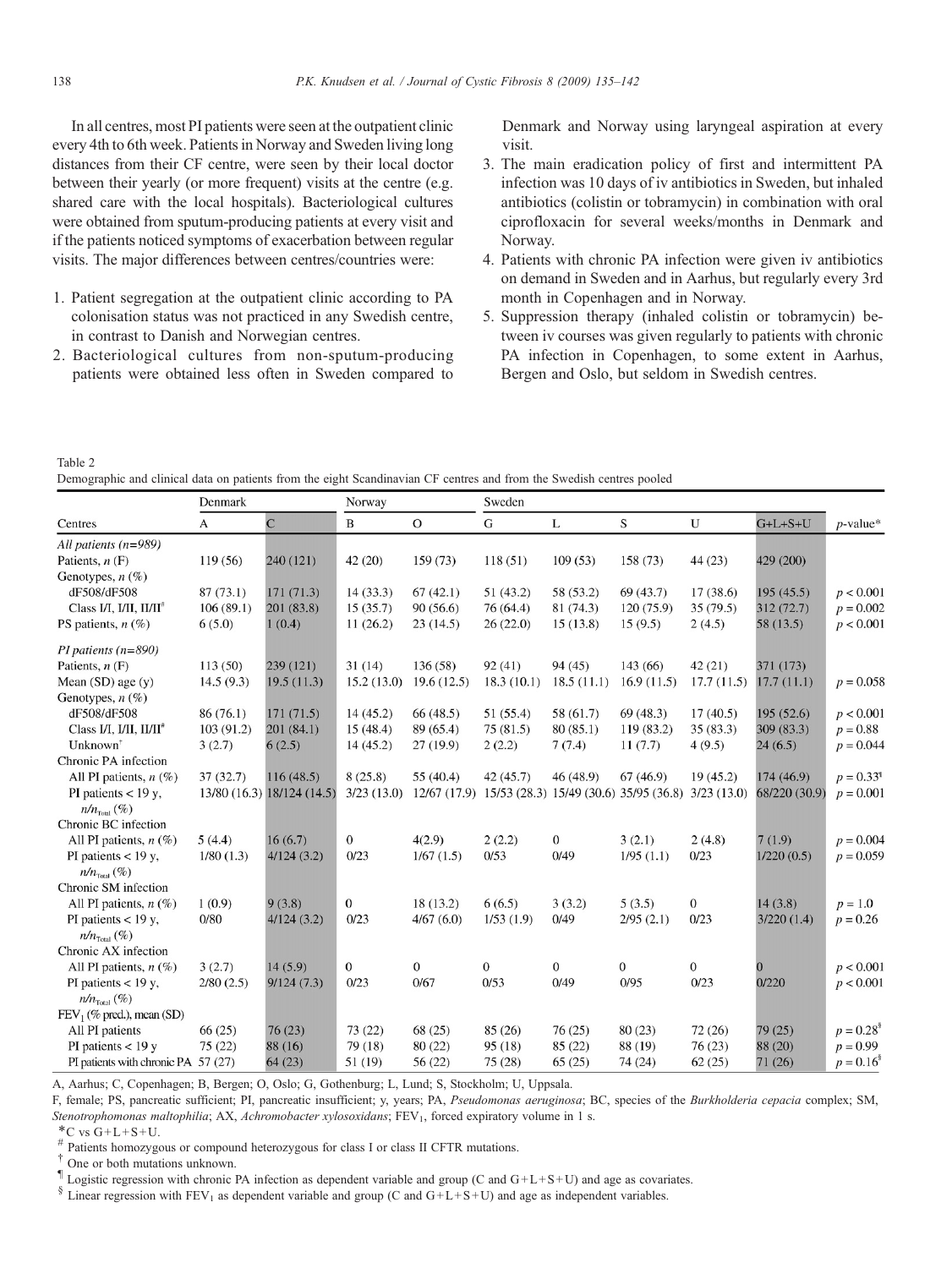<span id="page-4-0"></span>

Fig. 1. Prevalence of chronic infection with Pseudomonas aeruginosa in 890 pancreatic insufficient CF patients in Denmark, Norway and Sweden.

## 3.2. Demographics

989 (48% females) cystic fibrosis patients were included in the study, accounting for about 86% of the Scandinavian CF population. Demographic and clinical data from each centre are shown in [Table 2](#page-3-0). The frequency of PI patients was higher in Denmark, due to differences between the countries in distribution of CFTR mutations [\(Table 2](#page-3-0)). Due to this huge difference in prevalence of pancreatic insufficiency, a known risk factor for pseudomonas colonisation and deterioration of lung function, only PI patients ( $n=890$  (47% females)) were included in the further analyses, diminishing the differences between the countries related to differences in distribution of CFTR mutations.

## 3.3. Prevalence of chronic PA infection

The prevalence of chronic PA infection in each country is shown in Fig. 1, and for each centre in [Table 2.](#page-3-0)

When comparing the prevalence in all pairs of centres, after correcting for differences in age, only Oslo and Stockholm were found to be significantly different  $(p= 0.041)$ . The prevalence did not differ between Copenhagen and the pooled Swedish centres ([Table 2](#page-3-0)).

In patients  $\leq$  19 years the prevalence of chronic PA infection was similar in the four centres in Denmark and Norway (p-values not shown), but was significantly lower in Copenhagen compared to each of the three larger Swedish centres: Gothenburg  $(p=0.037)$ , Lund ( $p=0.019$ ), Stockholm ( $p<0.001$ ), and compared to the four Swedish centres pooled  $(p= 0.001)$  [\(Table 2](#page-3-0)). However, the prevalence was similar in Copenhagen and at the smallest Swedish centre in Uppsala  $(p=1.0)$ . The prevalence was significantly higher in Stockholm compared to the other three centres in Denmark and Norway: Aarhus ( $p=0.004$ ), Bergen ( $p=0.045$ ) and Oslo ( $p=0.013$ ), and when compared to Uppsala ( $p=0.045$ ).

#### 3.4. Incidence of chronic PA infection

500 of the PI patients were not chronically infected with PA at inclusion. PA colonisation status at the end of the study was available from 456 of these patients with mean age 12.7 (9.4) years. The mean number of days from the start to the end of the study was 374 (35). During the observation period 33 patients (7.2%) became chronically infected with PA. The incidence was 6.3% in Denmark, 5.2% in Norway and 9.4% in Sweden. The incidence in Sweden was more than twice the incidence in Copenhagen: 5/120 (4.2%), but this difference did not reach statistical significance  $(p=0.11)$ .

#### 3.5. Prevalence of other infections

The prevalence of other chronic infections at each centre are shown in [Table 2](#page-3-0). Chronic infection with Achromobacter xylosoxidans was only found in Danish patients, and the prevalence of both A. xylosoxidans and species of the Burkholderia cepacia complex was significantly higher in Copenhagen compared to the Swedish centres pooled.

## 3.6. Use of antibiotics directed against PA

#### 3.6.1. Patients chronically infected with PA

The use of antibiotics differed between centres, also within the same country, shown in Table 3. When comparing Copenhagen and the pooled Swedish centres, the number of days

Table 3

|  |  | Mean (SD), median days per year on antibiotics against PA in patients with pancreatic insufficiency at each centre and the Swedish centres pooled |  |  |  |  |
|--|--|---------------------------------------------------------------------------------------------------------------------------------------------------|--|--|--|--|
|--|--|---------------------------------------------------------------------------------------------------------------------------------------------------|--|--|--|--|

|                                                              | Denmark       |               | Norway      |                | Sweden      |              |               |             |            |             |
|--------------------------------------------------------------|---------------|---------------|-------------|----------------|-------------|--------------|---------------|-------------|------------|-------------|
| Centres                                                      | А             | $\mathbf C$   | B           | $\Omega$       | G           | L            | S             | U           | $G+L+S+U$  | $p$ -value* |
| Chronic PA, $n$                                              | 32            | 107           | 8           | 42             | 30          | 42           | 59            | 15          | 146        |             |
| Inhaled                                                      | 131 (157), 19 | 283 (80), 310 | 14(31),0    | 119 (116), 122 | 16(38), 0   | 47(111),0    | 13(31), 0     | 80 (80), 32 | 30(73), 0  | p < 0.001   |
| Iv                                                           | 17(24), 0     | 50(31), 49    | 40(27), 47  | 42 (19), 49    | 25(20), 20  | 29(23), 21   | $40(24)$ , 36 | 36(36), 28  | 34(25), 30 | p < 0.001   |
| Inhaled and/or iv                                            | 149 (164), 71 | 333 (84), 365 | 54 (46), 50 | 161 (126), 172 | 41 (42), 32 | 76 (112), 35 | 53 (41), 40   | 117(96), 81 | 64(77), 40 | p < 0.001   |
| Intermittent PA <sup>#</sup><br>$\langle$ 19 years, <i>n</i> | 21            | 65            |             | 21             | 14          | 15           | 22            |             | 53         |             |
| Inhaled                                                      | 18(36),0      | 83 (106), 61  | 4(10), 0    | 63(118),0      | 6(16), 0    | 12(47), 0    | $12(44)$ , 0  | 43 (20), 43 | 12(39), 0  | p < 0.001   |
| Iv                                                           | 1(5), 0       | 2(7), 0       | 3(6), 0     | 8(13), 0       | 7(8), 5     | 8(10), 0     | 25(28), 15    | 21(29), 21  | 15(21), 10 | p < 0.001   |
| Inhaled and/or iv                                            | 19(36), 0     | 86 (110), 61  | 7(10), 0    | 71(121), 0     | 13(21), 5   | 20(46), 11   | $36(68)$ , 15 | 64 (49), 64 | 27(52), 11 | $p = 0.037$ |

 $^{\ast}$ C vs G+L+S+U.

# No other chronic Gram-negative infection.

PA, Pseudomonas aeruginosa; A, Aarhus; C, Copenhagen; B, Bergen; O, Oslo; G, Gothenburg; L, Lund; S, Stockholm; U, Uppsala; Iv, intravenous.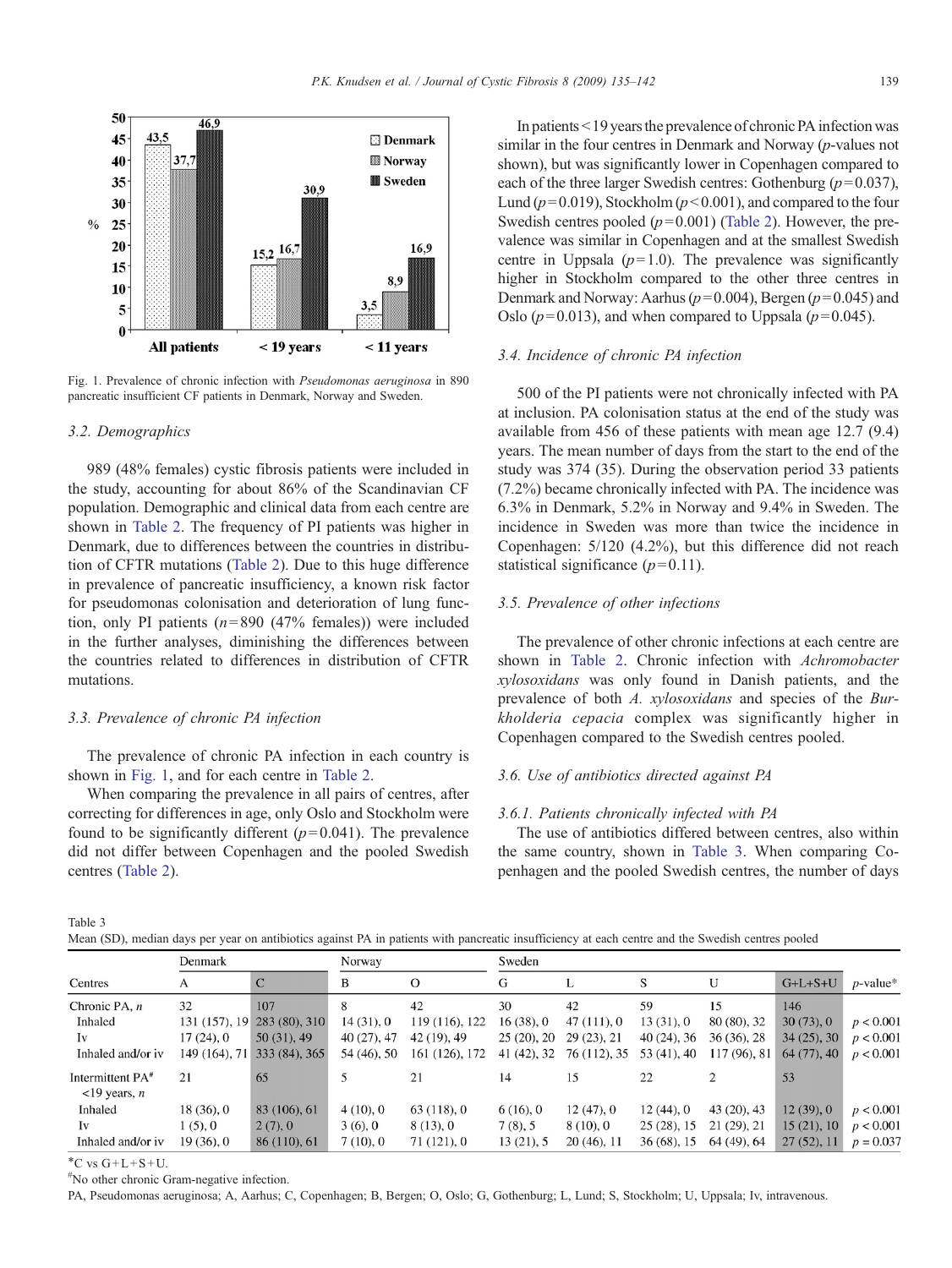Table 4 Prevalence of pancreatic insufficient patients younger than 19 years getting other medication at each centre

|                                 |          | Denmark  | Norway   |               | Sweden   |          |          |                |
|---------------------------------|----------|----------|----------|---------------|----------|----------|----------|----------------|
| Centres                         |          |          | В        | O             | G        | L        | S        | U              |
| Number of patients              | 80       | 124      | 23       | 67            | 53       | 49       | 95       | 23             |
| Dornase alpha $(\% )$           | 70       | 99       | 35       | 45            | 30       | 59       | 26       | $\theta$       |
| Inhaled N-acetylcysteine $(\%)$ | $\theta$ | $\Omega$ | 96       | 91            | 66       | 10       | 90       | 39             |
| Oral N-acetylcysteine $(\%)$    |          | 14       | 91       | 49            | 9        | 20       | 77       | 39             |
| Oral bromhexin $(\% )$          | $\theta$ | $\Omega$ | $\Omega$ | 2             | 98       | 25       | 98       | 100            |
| Inhaled steroids $(\% )$        | 15       | 27       | 13       | 9             | 13       | 18       | 13       | 44             |
| Oral steroids $(\% )$           | 3        | 10       | $\theta$ | $\mathcal{D}$ | $\theta$ | $\Omega$ | $\Omega$ | $\overline{4}$ |
| Continuous macrolides (%)       | $\theta$ | 23       | 9        | 5             | 40       | 39       | 14       | 17             |

A, Aarhus; C, Copenhagen; B, Bergen; O, Oslo; G, Gothenburg; L, Lund; S, Stockholm; U, Uppsala.

per year with inhaled antibiotics was higher in Copenhagen, reflecting the difference in treatment policy. Also the number of days per year with intravenous antibiotics was significantly higher in Copenhagen, using regular intravenous courses, compared to the Swedish centres, using intravenous antibiotics on demand.

## 3.6.2. Patients  $\leq$  19 years old intermittently colonised with PA

The number of days per year with antibiotics to patients  $19$  years intermittently colonised with PA and not having chronic infection with any other Gram-negative bacteria, is shown in [Table 3](#page-4-0). The number of days per year with inhaled antibiotics was significantly higher in Copenhagen compared to the pooled Swedish centres. In contrast, the number of days per year with intravenous antibiotics was higher in the Swedish centres. In total, the use of antibiotics calculated as the number of days per year with inhaled and/or intravenous antibiotics, was significantly higher in Copenhagen.

## 3.7. Lung function

Lung function for each centre and for the Swedish centres pooled are shown in [Table 2.](#page-3-0) There were no significant differences in  $FEV<sub>1</sub>$  between Copenhagen and the Swedish centres pooled, neither for all PI patients nor for subgroups (PI patients b19 years, PI patients with chronic PA infection).

#### 3.8. Other treatment

Data on other medical treatment are shown in Table 4. The treatment differed between centres. One major difference was that Dornase alpha was the most prevalent mucolytic agent used in Denmark in contrast to most Norwegian and Swedish centres using inhaled N-acetylcysteine. Oral bromhexin was used only in Sweden.

# 4. Discussion

This study explored the policies for treatment and prevention of PA and the prevalence of chronic PA infection in eight CFcentres in three geographically and socially similar countries.

The policies for segregation of patients infected with PA differed with strict segregation at the centres in Denmark and Norway, but not in Sweden. Antibiotic treatment of PA infections was significantly different with antibiotics given more days per year to patients mainly in Copenhagen but also in Aarhus and in the Norwegian centres compared to the Swedish centres. The prevalence of chronic PA infection was similar in all centres when all age groups were included, but significantly higher in the pooled Swedish centres compared to Copenhagen in patients  $\leq$ 19 years. This was further supported by a trend towards a higher incidence of chronic PA infection in Sweden during the study period.

One major obstacle of comparisons between centres is different definitions regarding criteria for classification of PA infection status. Definitions only relying on cultures depend on number of cultures obtained over a time period, how the cultures are obtained and facilities at the local microbiology laboratory. This was overcome in this multi-centre study by defining chronic PA infection with a combination of repeated positive cultures and/or  $\geq$  2 CIE precipitins against PA detected [\[13\]](#page-7-0). The precipitin analyses were centralised to Copenhagen. The prevalence of chronic PA infection in each centre is thus based on the same diagnostic test and is directly comparable. Only one of all chronically infected patients had less than two precipitins (but three or more positive cultures during a six month period).

The prevalence of chronic PA infection was low in all centres compared to other published data [\[2,25\],](#page-6-0) and the prevalence was probably not underestimated. Instead the prevalence was slightly overestimated since there is a known serological cross-reaction with other Gram-negative bacteria like A. xylosoxidans, species of the B. cepacia complex and Stenotrophomonas maltophilia [\[26,27\].](#page-7-0) Some patients were therefore classified as chronically infected with PA but actually infected with another Gramnegative bacteria. These patients were few, and it was decided by the SCFSC that it was important to use a definition of chronic PA infection that was robust and with no bias depending on clinical practice.

There are various possible explanations to the difference in prevalence of chronic PA infection in the younger cohort. First, the eradication policy may be less effective in Sweden. Copenhagen introduced in the late 1980s inhalation of colistin and oral ciprofloxacin as standard treatment once PA was detected, increasing the dosage and length of treatment if recurrent infections occurred. The Swedish centres have from the same time adopted a policy with intravenous treatment for 10 days at first infection and repeating this at recurrent infections. Only during the last few years inhaled antibiotics have been added to the eradication regimen in some centres in Sweden. Both the longer duration and the mode of antibiotic therapy in Copenhagen may be of importance for more successful eradication. Combining inhaled and systemic treatment results in high concentrations of antibiotics to both the central bronchi and sputum and to the peripheral bronchioles and alveoli.

On the other hand, the longer periods with inhaled antibiotics used by some of the intermittently colonised Copenhagen patients raise the possibility of keeping patients in the group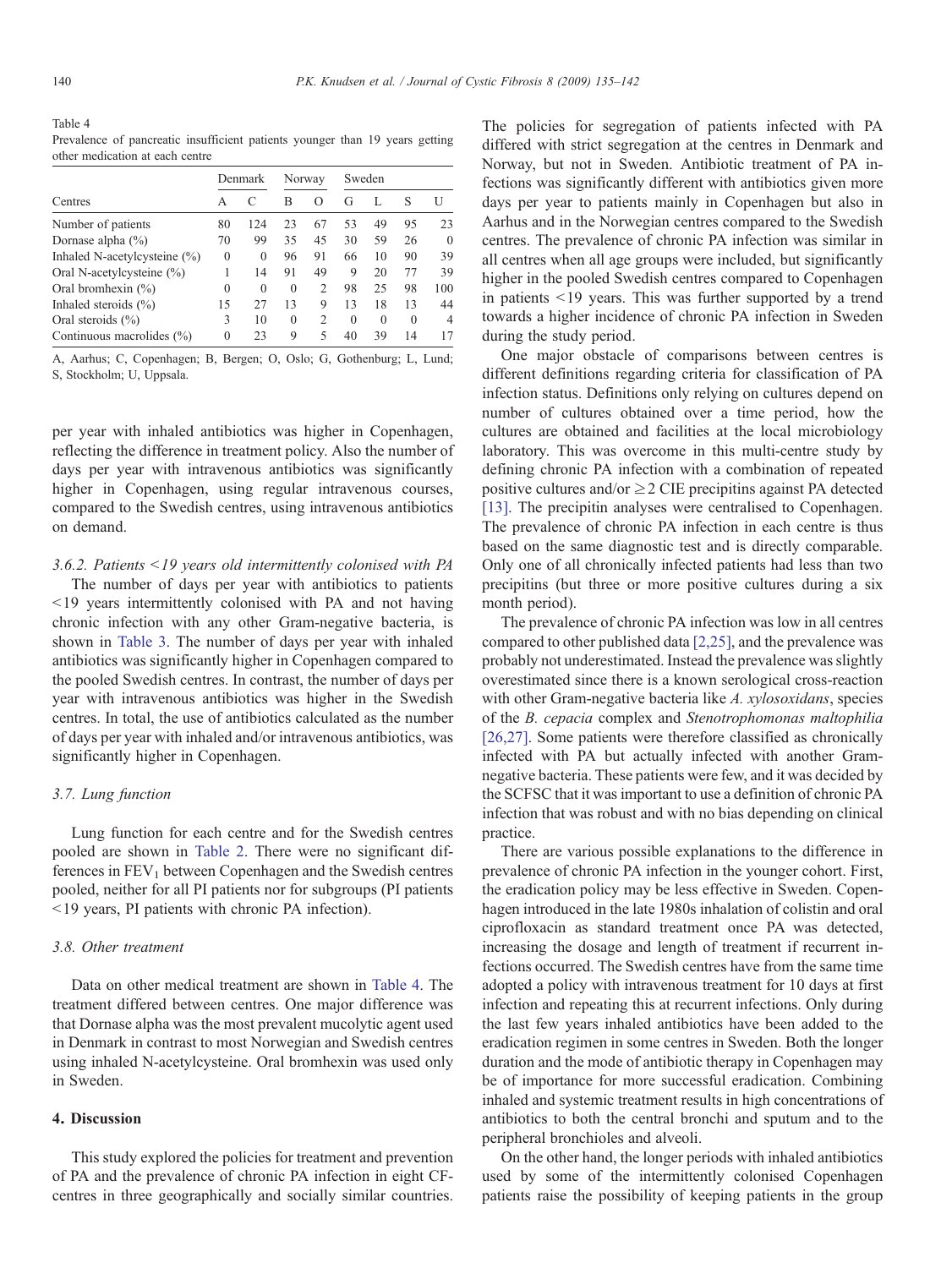<span id="page-6-0"></span>defined as intermittently colonised by delaying the increase of precipitins or recurrent positive cultures although the patient may be culture-positive once the treatment stops. This possibility is supported by the fact that some intermittently colonised patients used anti-pseudomonas antibiotics for more days per year in Copenhagen than chronically infected patients in Sweden.

Thirdly, the infection might be detected earlier in Denmark and Norway obtaining cultures from non-sputum producing patients more frequently than in Sweden. Longer time from the acquisition of the bacteria to the start of eradication treatment may increase the risk of eradication failure.

A fourth explanation of higher prevalence might be a higher incidence of cross infections in Swedish CF centres that do not practice segregation at the outpatient clinic or at social events like meetings and summer camps. This seems less likely since pulse field gel electrophoresis analyses do not indicate spread of epidemic strains within these centres until 2004 [\[28\].](#page-7-0) After this study was ended, cross-infection between Swedish CF patients during a winter camp has though been reported [\[29\]](#page-7-0).

A higher prevalence of other Gram-negative chronic infections was found in Copenhagen (A. xylosoxidans, species of the B. cepacia complex) and Oslo (S. maltophilia). Reasons for this can only be speculated on, but prolonged use of broadspectrum antibiotics might increase the risk of acquisition of resistant pathogens. A multi-centre comparison suggested a higher prevalence of resistant Gram-negative bacteria in centres with more frequent antibiotic treatment [\[30\].](#page-7-0)

Infection with PA has been linked to a decline in lung function [3,4]. In this study we found at least as good lung function in Swedish patients despite a higher prevalence of chronic PA infection (patients <19 years old). One weakness of the study is that  $FEV<sub>1</sub>$  was only measured at inclusion making it impossible to evaluate the annual decline in pulmonary function in the different centres. Similar lung function in chronically infected patients in Copenhagen and the Swedish centres despite a more than 5-fold higher use of antibiotics against PA in Copenhagen, makes it important to define other factors that can affect the progress of CF lung disease. A higher prevalence in Copenhagen of patients chronically infected with A. xylosoxidans and species of the B. cepacia complex, known to cause a fast decline in lung function in infected CF patients, may be one such factor [\[31,32\]](#page-7-0).

Some studies have shown a short term beneficial effect of beta-2 agonists on lung function in CF patients, and a long-term effect in CF patients with bronchial hyperreactivity [\[33\]](#page-7-0). Data on use of beta-2 agonists were not collected in this study, but the Swedish centres report that practically all their patients are given nebulised beta-2 agonists once or twice daily, in contrast to Danish and Norwegian centres where the treatment policy varies. This may be a factor of importance for the  $FEV<sub>1</sub>$ reported, since the spirometry procedures were not standardised in relation to inhalation of beta-2 agonists.

We also speculate that frequent use of N-acetylcysteine in Sweden may have a positive impact on the patients' pulmonary function, although N-acetylcysteine was also prescribed to Norwegian patients having lower lung function parameters. Clinical evidences of beneficial effects of N-acetylcysteine in CF are scarce [\[34\],](#page-7-0) however results from some published studies suggest a possible positive effect of oral N-acetylcysteine on airway inflammation [\[35\]](#page-7-0) and on lung function in CF patients [\[36\].](#page-7-0)

Other factors, such as nutrition, physiotherapy and exercise, may also have an impact on pulmonary function. There are differences in how physiotherapy and physical exercise are performed at the different centres, but this question was not part of the study.

The differences in practical CF care and medication, including use of antibiotics, were huge [\(Table 3 and 4](#page-4-0)). These differences were not dependent on economical factors in the three countries but on individual decisions at each centre of how to treat. The divergences of treatment strategies between centres and countries were surprising to the members of the consortium, indicating lack of consensus and clear treatment recommendations. This implies that benchmarking between centres should include not only simple measures like lung function and weight but also treatment policies.

In conclusion, the prevalence of chronic PA infection was low in all Scandinavian CF centres compared to other published data. The prevalence among patients  $\leq 19$  years was significantly lower in Copenhagen compared to Sweden. Copenhagen and the Swedish centres differed both concerning mode and duration of antibiotic treatment against PA and the annual number of cultures obtained. These factors may be of importance for the observed difference in prevalence of chronic PA infection. Despite the differences in PA prevalence and use of antibiotics, the patients attending these centres had similar lung function. More studies comparing different treatment modalities and other parts of CF care are needed to define the best clinical practice, including how to use antibiotics in the most rational way.

#### Acknowledgements

Professor Leiv Sandvik, Center for Clinical Research, Ullevaal University Hospital, Oslo, Norway has participated in analysing data. We thank all the CF-patients at each centre who have patiently participated in this study. We also thank the nurses at each centre and the co-workers at the local hospitals for valuable contribution to the collection of data. The study was supported partly by The Swedish Cystic Fibrosis Association.

Finally, we thank Solvay Pharma (Denmark, Sweden and Norway) for an unrestricted grant, which has made the meetings of the SCFSC possible.

#### References

- [1] FitzSimmons SC. The changing epidemiology of cystic fibrosis. J Pediatr 1993;122:1–9.
- [2] Cystic Fibrosis Foundation. Patient Registry 2005 Annual Report. Bethesda, Maryland: Cystic Fibrosis Foundation; 2006.
- Li Z, Kosorok MR, Farrell PM, Laxova A, West SE, Green CG, et al. Longitudinal development of mucoid Pseudomonas aeruginosa infection and lung disease progression in children with cystic fibrosis. JAMA 2005;293:581–8.